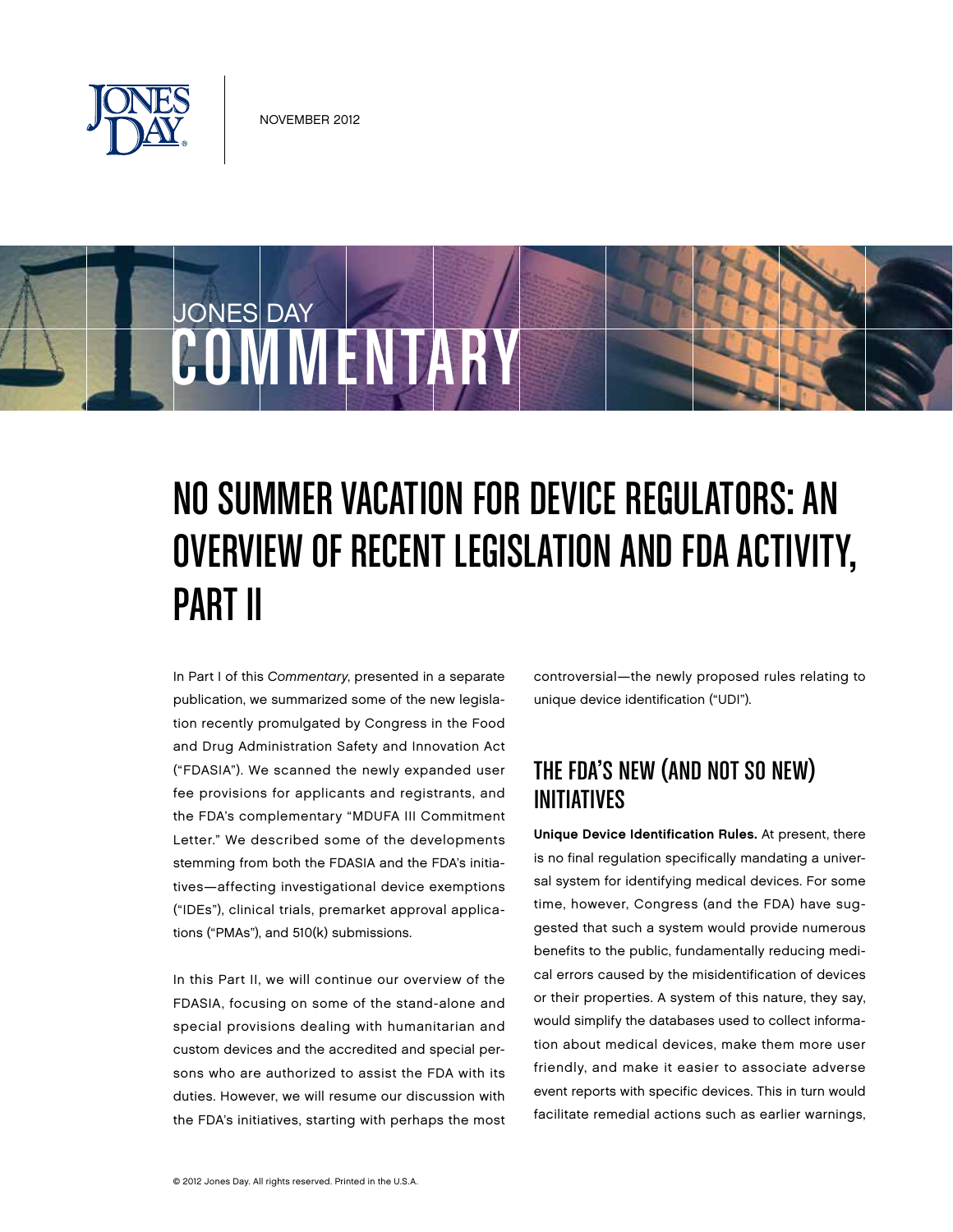appropriate safety bulletins, and recalls of potentially defective products. Also, a universal identification system would increase the FDA's ability to monitor trends, create reports, and perform more sophisticated analyses.<sup>1</sup>

In 2007, Congress instructed the FDA to "promulgate regulations establishing a unique device identification system for medical devices."2 But before this summer's passage of the FDASIA, the FDA had yet to propose any rules. Thus, an impatient Congress imposed strict deadlines on the FDA: (i) by December 31, 2012, the FDA must propose such regulations; (ii) within six months after the close of the comment period on those proposed regulations, the FDA must finalize those regulations; and (iii) within two years from that point, the FDA must implement the regulations with regard to certain devices.<sup>3</sup> This time, the FDA responded.

Just one day after the FDASIA was signed into law, the FDA proposed the unique device identification regulations,4 a rather protracted set of rules that run for almost 11 pages in the Federal Register. In short, the FDA's proposal provides:

- A UDI will be composed of two parts:
	- a device identifier, identifying the specific version or model of a device and its labeler; and
	- one or more of the lot or batch number, the serial number of the specific device, the expiration date, or the manufacturing date.
- With exceptions, every device will be required to have a UDI on its label and on its package.
- Some devices will be required to have the UDI marked directly upon the device itself.
- The UDI will be presented both in ordinary text and in a machine-readable format.
- The UDI will be referenced when submitting reports to the FDA, such as adverse event reports, annual reports, and reports of corrections and removals.
- The labeler of a device will be required to submit additional information to the FDA so that the FDA's "Global Unique Device Identification Database" could cross-reference a UDI against an array of information about the device.

Comments on these proposed rules are due by November 7, 2012.

The UDI rules are part of a broader push by the FDA to strengthen its post-marketing surveillance. A new FDA white paper showcases four linked FDA initiatives. In addition to establishing the UDI system, the FDA intends: (i) to promote the development of national and international device registries for selected products; (ii) to modernize adverse event reporting and analysis; and (iii) to develop and use new methods for evidence generation, synthesis, and appraisal.<sup>5</sup>

Health Information Technology. In addition to providing the FDA with new tools, the rapid advancement of information technology poses a substantial challenge for the FDA. Indeed, new technology allows for a very rapid increase in the number, types, and sophistication of medical devices. The FDA must keep abreast of this advancing technology and appropriately balance the goals of patient safety against "the discovery and development of useful devices intended for human use."6 As part of this effort, last year the FDA issued an important draft guidance discussing how it intends to regulate "mobile medical apps."7

In the FDASIA, Congress instructs the FDA to further study these technology issues and to issue a report "that contains a proposed strategy and recommendations on an appropriate, risk-based regulatory framework pertaining to health information technology, including mobile medical applications, that promotes innovation, protects patient safety, and avoids regulatory duplication."<sup>8</sup> The report is due in January 2014.9

Recalls and Surveillance. Even without its new initiatives, the FDA has had strong remedies available to address defective or unreasonably risky devices. Indeed, the FDA has long had the power to order manufacturers to issue notices of dangerous conditions; to offer to repair, replace, or refund the purchase price of an unsafe device; and, of course, to recall it altogether.10

Through the FDASIA, Congress has called upon the FDA to improve the device recall system by identifying practical strategies to mitigate harm from defective or unsafe devices and by clarifying its procedures for auditing a manufacturer's recall obligations. The FDA must release detailed criteria that would be used to assess whether a recall has been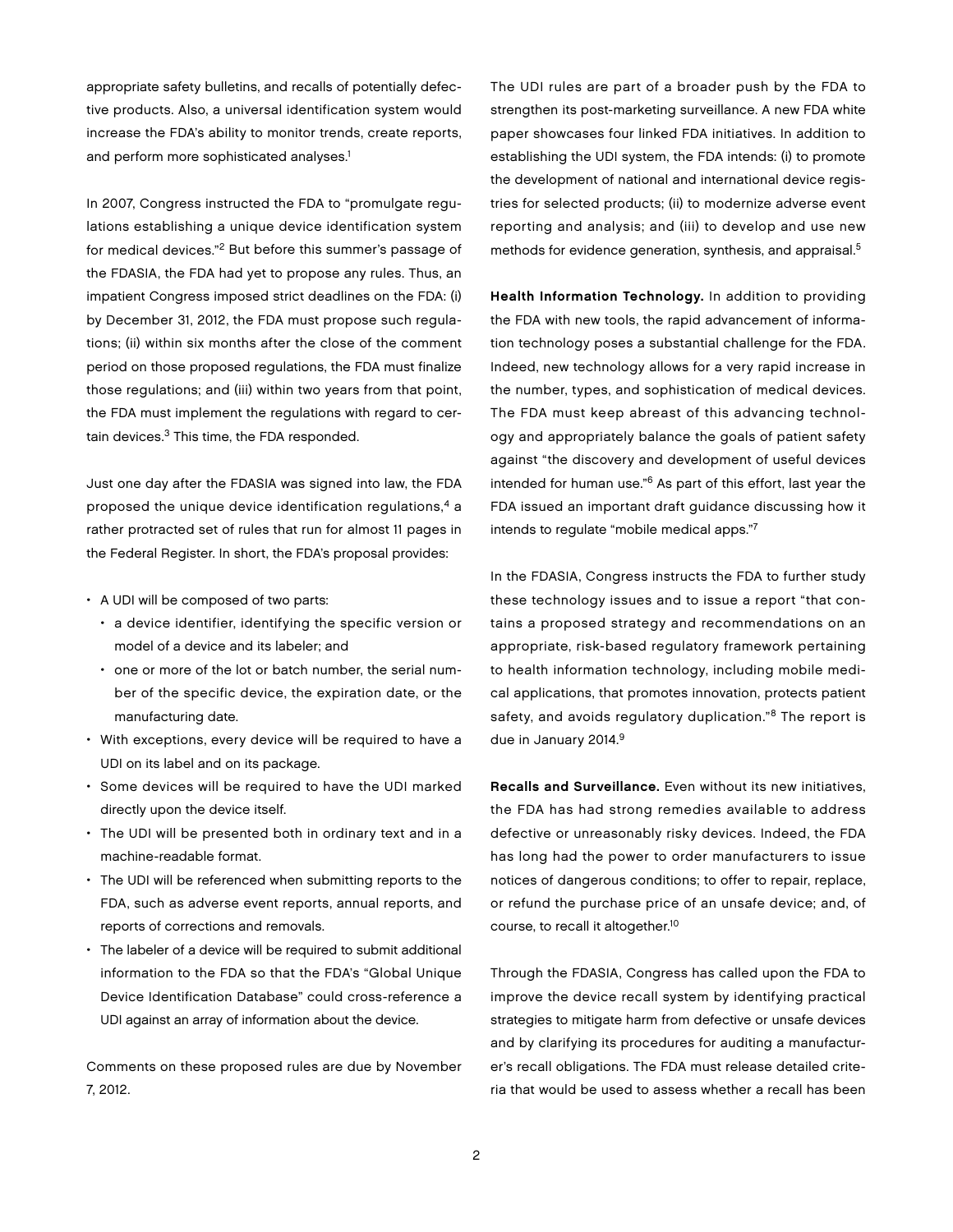properly conducted, and the FDA must document any decision to terminate a device recall.<sup>11</sup>

The FDA can also order a manufacturer to conduct postmarket surveillance for certain Class II and Class III devices.12 The FDASIA expands (or at least clarifies) that authority by allowing the FDA to issue such an order, not just at the time of approval or clearance but also "at any time thereafter."13 If the FDA orders surveillance, the surveillance must begin within 15 months of the order.<sup>14</sup>

#### Special Provisions of the FDASIA

Humanitarian Devices. Congress expanded the conditions under which a manufacturer may sell humanitarian devices at a profit. Sales revenue from humanitarian devices is generally restricted to the amount necessary to recoup "the costs of research and development, fabrication, and distribution of the device."15 An exception existed for devices that could be used to treat children and were sold in limited number.16

Under the FDASIA, humanitarian devices intended only for adults may now also be sold at a profit, as long as the disease that the device treats or addresses does not afflict children. Similarly, such devices for adults may be sold when the disease to be treated by the device is so rare that the device cannot be developed for pediatric patients.17 The new legislation also adds flexibility to the procedure for asking the FDA to modify the number of devices that can be sold without voiding the ability to sell at a profit.<sup>18</sup>

Custom Devices. In the FDASIA, Congress significantly tightened the definition of "custom devices" that would be exempt from premarket approval requirements and from performance standards.19 Previously, a device qualified as a "custom device" if it was intended to respond to the needs of an individual patient or physician and was not generally available to or generally used by other physicians or doctors.20 The FDASIA, however, adds a surplus of new requirements that must be met to qualify a device as "custom." First, no more than five such devices can be produced per year. Second, each device created must be in order to comply with a doctor's orders (on a case-by-case basis). Third,

the device must "necessarily deviate" from the premarket approval rules or performance standards. Finally, the device must treat a "unique pathology" for which no other device is available, and the condition treated is "sufficiently rare" to render clinical investigations impractical.21

Procedural Rules Applicable to Guidance Documents. The promulgation of guidance documents is itself a highly regulated endeavor. Since 1997, the FDA has been under instructions to issue guidance documents, to invite public participation in the drafting process, and to refrain from deviating from guidance documents without cause.<sup>22</sup> The FDASIA clarifies that the FDA may not circumvent this rule by issuing informal letters entitled "notice to industry." Any such informal notices relating to devices will be treated as guidance documents.23

Outside Reviewers and Inspectors. The FDASIA also amends a few of the regulations pertaining to who may participate or assist in the application and review process. Existing law provides that the FDA can rely on non-employees ("accredited persons") to make recommendations regarding the clearance of most devices subject to the 510(k) process and regarding the initial classification of devices.24 The FDASIA reauthorizes the program for another five years<sup>25</sup> and further clarifies the process of reaccrediting "accredited persons."26

The FDASIA also reauthorizes another program important to the FDA-the non-employee inspector program.<sup>27</sup> Similar to the "accredited persons" program, the FDA may rely on non-employees to inspect device establishments, and the FDASIA likewise extends this program for another five years.<sup>28</sup>

## Conclusion

While the user fee amendments stole the summer headlines, the FDASIA and new the FDA pronouncements have a far broader impact. Thanks to Congress and the FDA's summertime activities, there are many changes to the governing device regulations that warrant awareness and compliance.